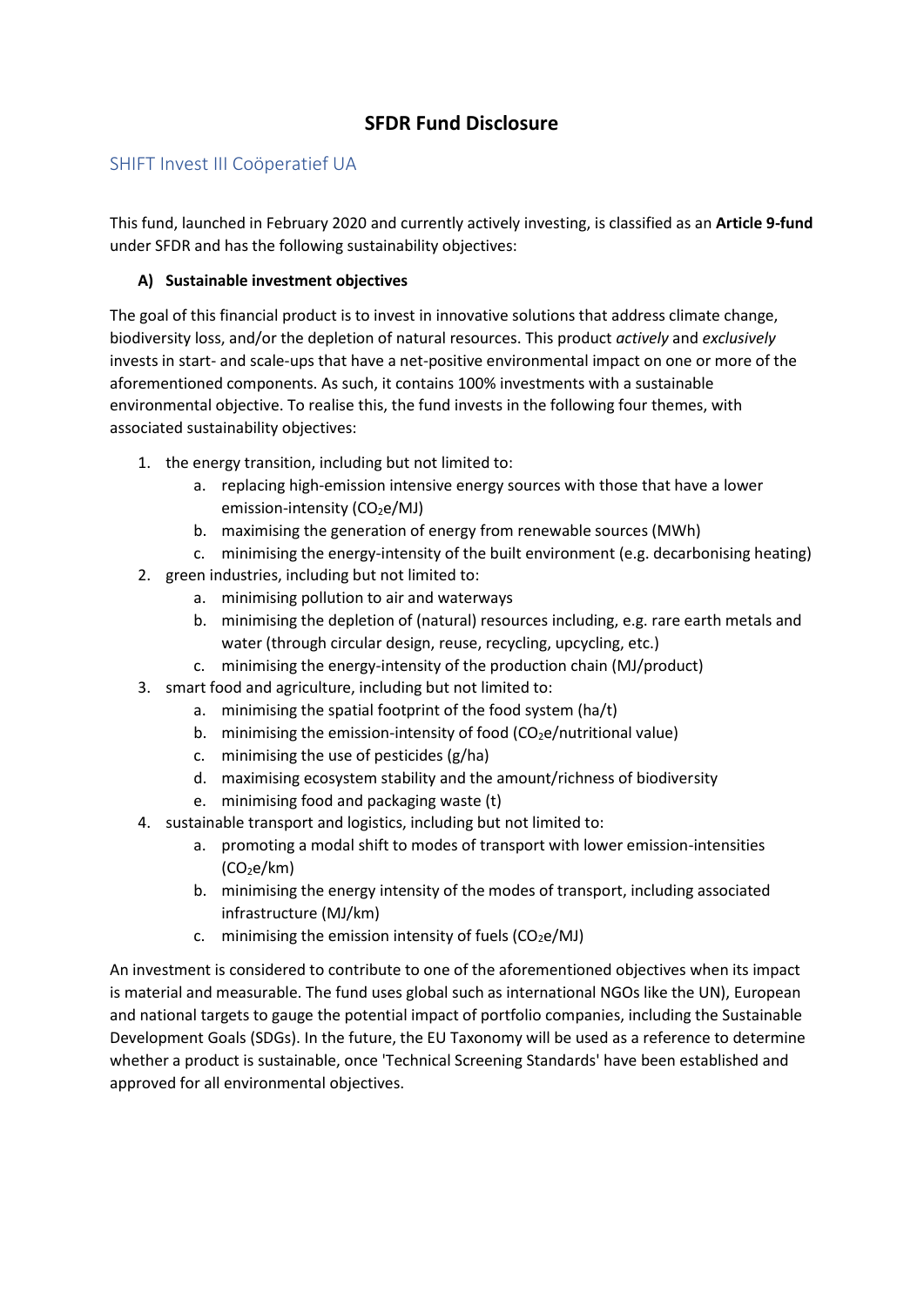#### **B) Impact methodology**

For all potential investment, an impact assessment is carried out upfront. This is reviewed by an independent Impact Committee consisting of 5-6 members. This is an independent group of experts from various sectors like university, sustainable business, and NGOs. The Impact Committee helps to ensure our investments make a material and measurable contribution to the impact objectives of our fund. The impact assessment consists of the following components:

- 1. a theory of change outlining the logical structure and (external) substantiation of the impact potential of the investment, including:
	- a. the importance and magnitude of the environmental problem the company is targeting
	- b. the (economic) activities the company undertakes
	- c. the outcome of the activities
	- d. the impact of this outcome that is realised for the environment
- 2. key performance indicators (KPIs) that can be used to measure and monitor this impact
- 3. targets per KPI
- 4. the additionality of the solution provided by this company
- 5. the potential sustainability risks and trade-offs the company may face

The impact results for the sustainability objectives (emissions, energy, spatial footprint, etc.) are validated as far as possible by pilots and other data from the company, scientific research, and through generally accepted methodologies such as life cycle analysis (according to international standards ISO 14040 and ISO 14044, amongst others).

The fund also identifies relevant 'Sustainable Development Goals' for each holding, which are used to benchmark their contribution to environmental objectives. In addition, KPIs used by SHIFT III are based on IRIS (as advised by the Global Impact Investing Network) as indicators to measure the environmental performance of its holdings, which are theme and company specific and as such vary through the Fund's portfolio. For example, kg CO<sub>2</sub>e emissions per kilometres travelled is a widely accepted metric to measure the contribution of a low-emission mobility technology to the climate change objective.

The KPIs are monitored annually and reported in SHIFT's annual Impact Report. These results are discussed with the Impact Committee and shared with investors in the fund. Upon investment, each company agrees to SHIFT's Code of Conduct. The obligation to provide annual environmental data is included in the shareholder agreement. The carried interest of the fund manager (20%) is partially (50%) based on this impact performance.

During our shareholding period, we actively ensure that impact remains a top priority at portfolio companies. We help companies to formally integrate impact in policy and decision making where they have not already and exercise caution when selecting follow-on investors.